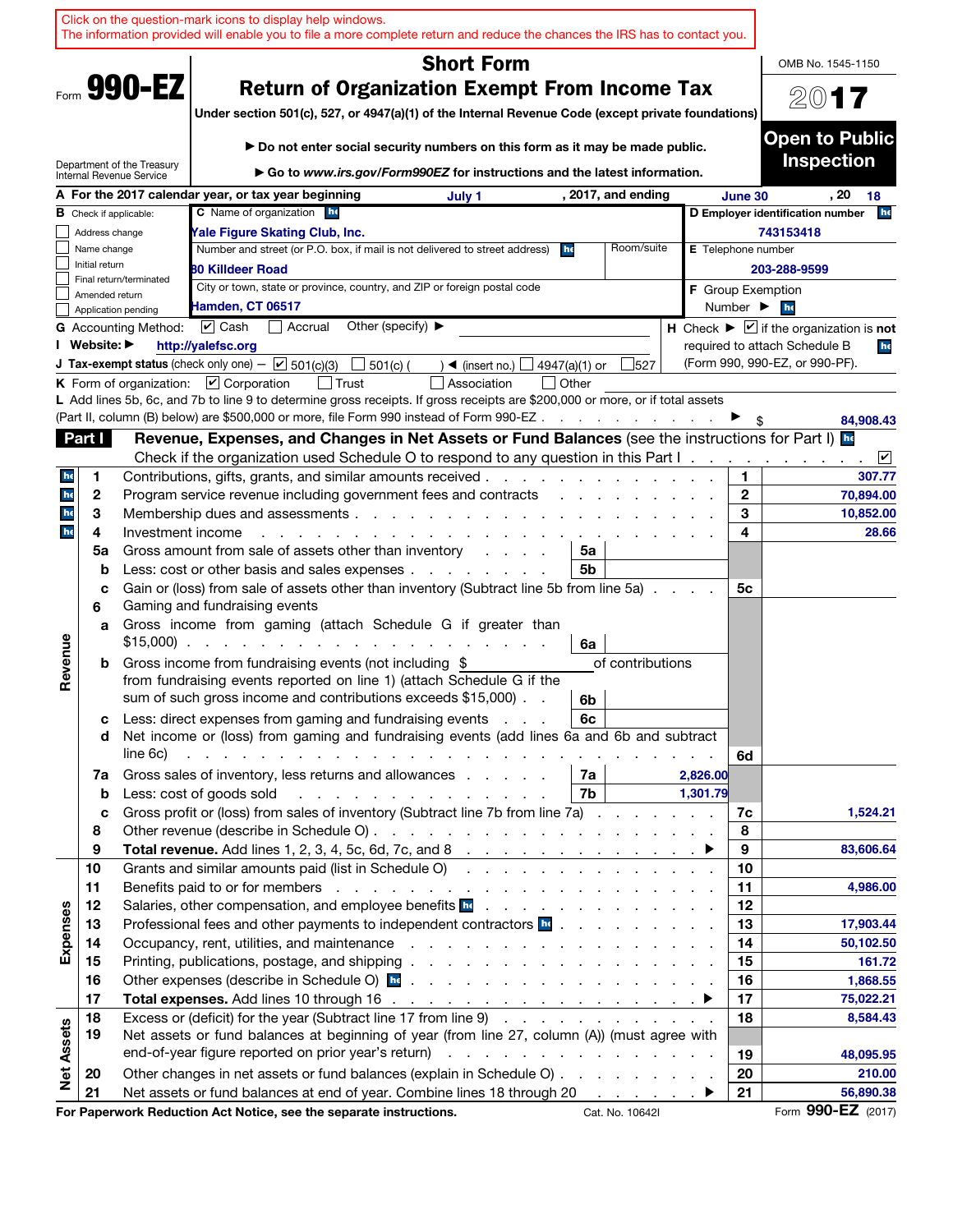|    | Form 990-EZ (2017)                                                                                                                                                                                                                                                                                |                                                                                                                 |                                                                   |                                                                                                  |            | Page 2                      |
|----|---------------------------------------------------------------------------------------------------------------------------------------------------------------------------------------------------------------------------------------------------------------------------------------------------|-----------------------------------------------------------------------------------------------------------------|-------------------------------------------------------------------|--------------------------------------------------------------------------------------------------|------------|-----------------------------|
|    | <b>Balance Sheets</b> (see the instructions for Part II)<br>Part II                                                                                                                                                                                                                               |                                                                                                                 |                                                                   |                                                                                                  |            |                             |
|    | Check if the organization used Schedule O to respond to any question in this Part II                                                                                                                                                                                                              |                                                                                                                 |                                                                   |                                                                                                  |            |                             |
|    |                                                                                                                                                                                                                                                                                                   |                                                                                                                 |                                                                   | (A) Beginning of year                                                                            |            | (B) End of year             |
| 22 | Cash, savings, and investments                                                                                                                                                                                                                                                                    |                                                                                                                 |                                                                   | 49.002.45 22                                                                                     |            | 57,857.38                   |
| 23 | Land and buildings $\ldots$ $\ldots$ $\ldots$ $\ldots$ $\ldots$                                                                                                                                                                                                                                   |                                                                                                                 |                                                                   |                                                                                                  | 23         |                             |
| 24 | Other assets (describe in Schedule O)                                                                                                                                                                                                                                                             |                                                                                                                 |                                                                   | 1,313.50 24                                                                                      |            | 1,602.75                    |
|    |                                                                                                                                                                                                                                                                                                   |                                                                                                                 |                                                                   | 50,315.95 25                                                                                     |            | 59,460.13                   |
| 25 | Total assets                                                                                                                                                                                                                                                                                      |                                                                                                                 |                                                                   |                                                                                                  |            |                             |
| 26 | Total liabilities (describe in Schedule O)                                                                                                                                                                                                                                                        | the contract of the contract of the contract of the contract of the contract of the contract of the contract of |                                                                   | 2,220.00 26                                                                                      |            | 2.569.75                    |
| 27 | Net assets or fund balances (line 27 of column (B) must agree with line 21)                                                                                                                                                                                                                       |                                                                                                                 |                                                                   | 48,095.95 27                                                                                     |            | 56,890.38                   |
|    | Statement of Program Service Accomplishments (see the instructions for Part III)<br>Part IIII                                                                                                                                                                                                     |                                                                                                                 |                                                                   |                                                                                                  |            | <b>Expenses</b>             |
|    | Check if the organization used Schedule O to respond to any question in this Part III                                                                                                                                                                                                             |                                                                                                                 |                                                                   |                                                                                                  |            | (Required for section       |
|    | What is the organization's primary exempt purpose?                                                                                                                                                                                                                                                |                                                                                                                 | Educational and recreational programs involving skating.          |                                                                                                  |            | $501(c)(3)$ and $501(c)(4)$ |
|    | Describe the organization's program service accomplishments for each of its three largest program services,<br>as measured by expenses. In a clear and concise manner, describe the services provided, the number of<br>persons benefited, and other relevant information for each program title. |                                                                                                                 |                                                                   |                                                                                                  | others.)   | organizations; optional for |
|    | 28 185 club members were served, plus a substantial but unknown number of community people.                                                                                                                                                                                                       |                                                                                                                 |                                                                   |                                                                                                  |            |                             |
|    | We provided a total of 163 hours of instruction, practice, testing, performance, and competition on 52 days.                                                                                                                                                                                      |                                                                                                                 |                                                                   |                                                                                                  |            |                             |
|    | Participation and accomplishments were registered with the national organization, USFSA.                                                                                                                                                                                                          |                                                                                                                 |                                                                   |                                                                                                  |            |                             |
| he | (Grants \$                                                                                                                                                                                                                                                                                        |                                                                                                                 | ) If this amount includes foreign grants, check here              |                                                                                                  | 28a        | 75,022.21<br>he             |
| 29 |                                                                                                                                                                                                                                                                                                   |                                                                                                                 |                                                                   |                                                                                                  |            |                             |
|    |                                                                                                                                                                                                                                                                                                   |                                                                                                                 |                                                                   |                                                                                                  |            |                             |
|    |                                                                                                                                                                                                                                                                                                   |                                                                                                                 |                                                                   |                                                                                                  |            |                             |
|    |                                                                                                                                                                                                                                                                                                   |                                                                                                                 |                                                                   |                                                                                                  |            |                             |
|    | (Grants \$                                                                                                                                                                                                                                                                                        |                                                                                                                 | ) If this amount includes foreign grants, check here              |                                                                                                  | <b>29a</b> |                             |
| 30 |                                                                                                                                                                                                                                                                                                   |                                                                                                                 |                                                                   |                                                                                                  |            |                             |
|    |                                                                                                                                                                                                                                                                                                   |                                                                                                                 |                                                                   |                                                                                                  |            |                             |
|    |                                                                                                                                                                                                                                                                                                   |                                                                                                                 |                                                                   |                                                                                                  |            |                             |
|    | (Grants \$                                                                                                                                                                                                                                                                                        | ) If this amount includes foreign grants, check here                                                            |                                                                   |                                                                                                  | 30a        |                             |
|    |                                                                                                                                                                                                                                                                                                   |                                                                                                                 |                                                                   |                                                                                                  |            |                             |
|    |                                                                                                                                                                                                                                                                                                   |                                                                                                                 |                                                                   |                                                                                                  |            |                             |
|    | (Grants \$                                                                                                                                                                                                                                                                                        |                                                                                                                 | ) If this amount includes foreign grants, check here              |                                                                                                  | 31a        |                             |
|    | 32 Total program service expenses (add lines 28a through 31a)                                                                                                                                                                                                                                     |                                                                                                                 |                                                                   |                                                                                                  | 32         | 75,022.21                   |
|    | List of Officers, Directors, Trustees, and Key Employees (list each one even if not compensated—see the instructions for Part IV)<br><b>Part IV</b>                                                                                                                                               |                                                                                                                 |                                                                   |                                                                                                  |            |                             |
|    | Check if the organization used Schedule O to respond to any question in this Part IV                                                                                                                                                                                                              |                                                                                                                 |                                                                   |                                                                                                  |            |                             |
|    |                                                                                                                                                                                                                                                                                                   |                                                                                                                 | (c) Reportable he                                                 | (d) Health benefits,                                                                             |            |                             |
|    | (a) Name and title<br>he                                                                                                                                                                                                                                                                          | (b) Average<br>hours per week<br>devoted to position                                                            | compensation<br>(Forms W-2/1099-MISC)<br>(if not paid, enter -0-) | contributions to employee (e) Estimated amount of<br>benefit plans, and<br>deferred compensation |            | other compensation          |
|    | <b>Nancy Brittingham</b>                                                                                                                                                                                                                                                                          |                                                                                                                 |                                                                   |                                                                                                  |            |                             |
|    | <b>President, Director</b>                                                                                                                                                                                                                                                                        | 8                                                                                                               | -0-                                                               |                                                                                                  | -0-        | -0-                         |
|    | <b>Michael Fischer</b>                                                                                                                                                                                                                                                                            |                                                                                                                 |                                                                   |                                                                                                  |            |                             |
|    | <b>Vice-President, Director</b>                                                                                                                                                                                                                                                                   | 5                                                                                                               | -0                                                                |                                                                                                  | -0-        | -0-                         |
|    | <b>Alice Fischer</b>                                                                                                                                                                                                                                                                              |                                                                                                                 |                                                                   |                                                                                                  |            |                             |
|    | <b>Treasurer, Director</b>                                                                                                                                                                                                                                                                        | 10                                                                                                              | -0                                                                |                                                                                                  | -0-        | -0-                         |
|    |                                                                                                                                                                                                                                                                                                   |                                                                                                                 |                                                                   |                                                                                                  |            |                             |
|    | <b>Mary Lee</b>                                                                                                                                                                                                                                                                                   | 5                                                                                                               |                                                                   |                                                                                                  |            |                             |
|    | <b>Membership Chair, Director</b>                                                                                                                                                                                                                                                                 |                                                                                                                 | -0                                                                |                                                                                                  | -0-        | -0-                         |
|    | <b>Merceditas Villanueva</b>                                                                                                                                                                                                                                                                      | 2                                                                                                               |                                                                   |                                                                                                  |            |                             |
|    | <b>Secretary, Director</b>                                                                                                                                                                                                                                                                        |                                                                                                                 | -0                                                                |                                                                                                  | -0-        | -0-                         |
|    | <b>Eva Sapi</b>                                                                                                                                                                                                                                                                                   | 3                                                                                                               |                                                                   |                                                                                                  |            |                             |
|    | <b>Test Chair, Director</b>                                                                                                                                                                                                                                                                       |                                                                                                                 | -0                                                                |                                                                                                  | -0-        | -0-                         |
|    | <b>Peter Ellis</b>                                                                                                                                                                                                                                                                                |                                                                                                                 |                                                                   |                                                                                                  |            |                             |
|    | <b>Vice-President, Director</b>                                                                                                                                                                                                                                                                   | 2                                                                                                               | -0                                                                |                                                                                                  | -0-        | -0-                         |
|    | <b>John Cain</b>                                                                                                                                                                                                                                                                                  |                                                                                                                 |                                                                   |                                                                                                  |            |                             |
|    | <b>Program Director, Director</b>                                                                                                                                                                                                                                                                 | 10                                                                                                              | 3,594.00                                                          |                                                                                                  | -0-        | -0-                         |
|    | <b>Grace Lee</b>                                                                                                                                                                                                                                                                                  |                                                                                                                 |                                                                   |                                                                                                  |            |                             |
|    | <b>Director</b>                                                                                                                                                                                                                                                                                   | $\mathbf{2}$                                                                                                    | -0                                                                |                                                                                                  | -0-        | -0-                         |
|    |                                                                                                                                                                                                                                                                                                   |                                                                                                                 |                                                                   |                                                                                                  |            |                             |
|    | <b>James Nikkel</b>                                                                                                                                                                                                                                                                               | $\mathbf{2}$                                                                                                    |                                                                   |                                                                                                  |            |                             |
|    | <b>Director</b>                                                                                                                                                                                                                                                                                   |                                                                                                                 | -0                                                                |                                                                                                  | -0-        | -0-                         |
|    | <b>Kaury Kucera</b>                                                                                                                                                                                                                                                                               | 2                                                                                                               |                                                                   |                                                                                                  |            |                             |
|    | <b>Director</b>                                                                                                                                                                                                                                                                                   |                                                                                                                 | -0                                                                |                                                                                                  | -0-        |                             |
|    | <b>Nancy Harrington</b>                                                                                                                                                                                                                                                                           | 2                                                                                                               |                                                                   |                                                                                                  |            |                             |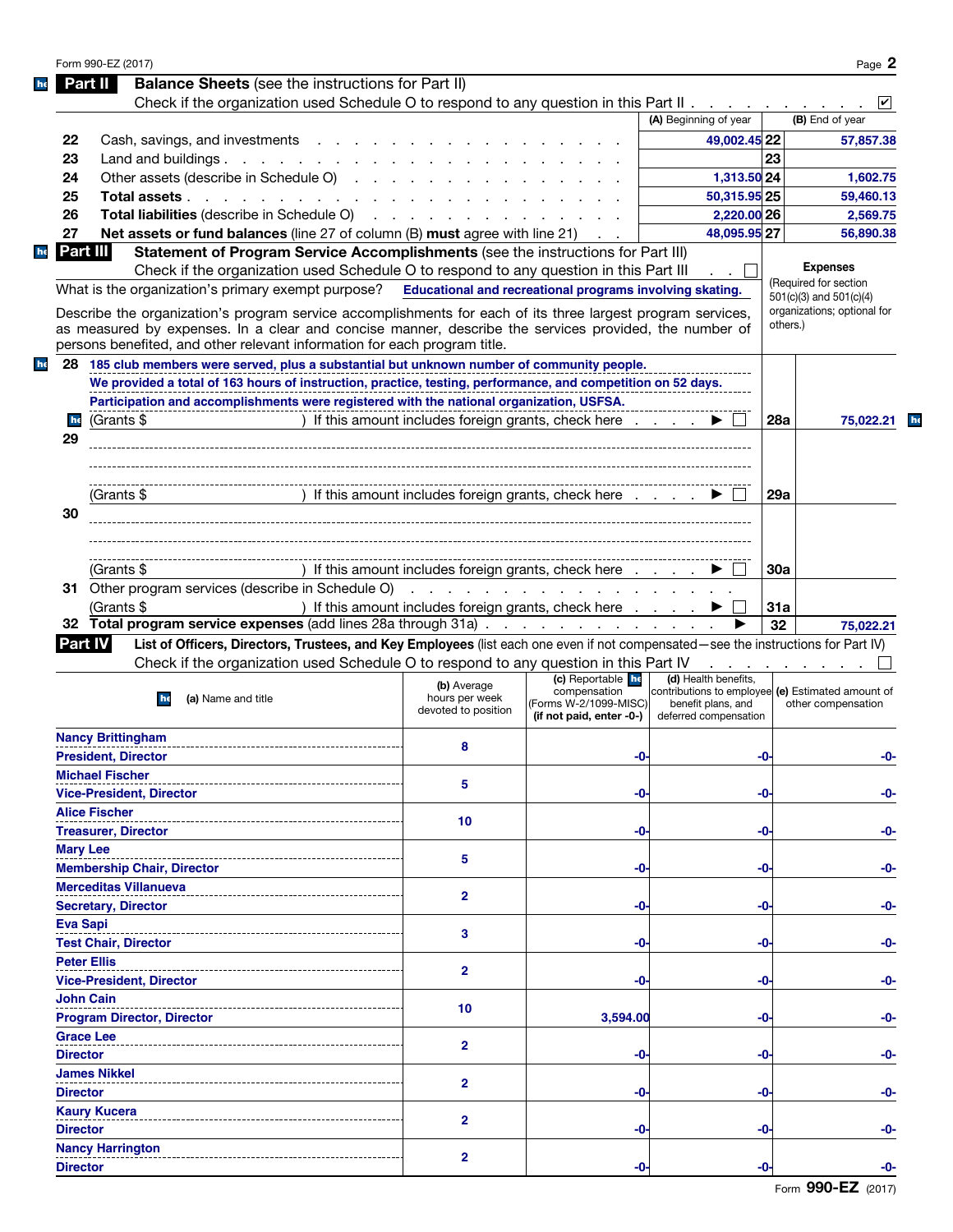| <b>Part V</b> | Form 990-EZ (2017)<br>Other Information (Note the Schedule A and personal benefit contract statement requirements in the                                                                                                                                                                                                                                      |                 |            | Page $3$                   |
|---------------|---------------------------------------------------------------------------------------------------------------------------------------------------------------------------------------------------------------------------------------------------------------------------------------------------------------------------------------------------------------|-----------------|------------|----------------------------|
|               | instructions for Part V.) Check if the organization used Schedule O to respond to any question in this Part V                                                                                                                                                                                                                                                 |                 |            |                            |
|               |                                                                                                                                                                                                                                                                                                                                                               |                 | Yes        | <b>No</b>                  |
| 33            | Did the organization engage in any significant activity not previously reported to the IRS? If "Yes," provide a                                                                                                                                                                                                                                               | 33              |            | V                          |
| 34            | Were any significant changes made to the organizing or governing documents? If "Yes," attach a conformed<br>copy of the amended documents if they reflect a change to the organization's name. Otherwise, explain the<br>change on Schedule O (see instructions)<br>$\mathbf{L} = \mathbf{L}$<br>and the contract of the con-                                 | 34              |            | V                          |
| 35а           | Did the organization have unrelated business gross income of \$1,000 or more during the year from business<br>activities (such as those reported on lines 2, 6a, and 7a, among others)?                                                                                                                                                                       | 35a             |            | V                          |
| b             | If "Yes" to line 35a, has the organization filed a Form 990-T for the year? If "No," provide an explanation in Schedule O                                                                                                                                                                                                                                     | 35b             |            | $\boldsymbol{\nu}$         |
| C             | Was the organization a section 501(c)(4), 501(c)(5), or 501(c)(6) organization subject to section 6033(e) notice,<br>reporting, and proxy tax requirements during the year? If "Yes," complete Schedule C, Part III                                                                                                                                           | 35c             |            | V                          |
| 36            | Did the organization undergo a liquidation, dissolution, termination, or significant disposition of net assets<br>during the year? If "Yes," complete applicable parts of Schedule N                                                                                                                                                                          | 36              |            | V                          |
| 37a           | Enter amount of political expenditures, direct or indirect, as described in the instructions $\blacktriangleright$<br>  37a                                                                                                                                                                                                                                   |                 |            |                            |
| b<br>38a      | Did the organization borrow from, or make any loans to, any officer, director, trustee, or key employee or were                                                                                                                                                                                                                                               | 37b             |            | V                          |
|               | any such loans made in a prior year and still outstanding at the end of the tax year covered by this return?                                                                                                                                                                                                                                                  | 38a             |            | $\boldsymbol{\mathcal{U}}$ |
| b<br>39       | If "Yes," complete Schedule L, Part II and enter the total amount involved<br>38b<br>$1 - 1 - 1 = 1$<br>Section 501(c)(7) organizations. Enter:                                                                                                                                                                                                               |                 |            |                            |
| а             | Initiation fees and capital contributions included on line 9<br>39a<br>39 <sub>b</sub>                                                                                                                                                                                                                                                                        |                 |            |                            |
| b<br>40a      | Gross receipts, included on line 9, for public use of club facilities<br>and the contract of the contract of<br>Section 501(c)(3) organizations. Enter amount of tax imposed on the organization during the year under:                                                                                                                                       |                 |            |                            |
|               | section 4911 ▶<br>: section 4912 $\blacktriangleright$<br>; section 4955 $\blacktriangleright$                                                                                                                                                                                                                                                                |                 |            |                            |
| b             | Section 501(c)(3), 501(c)(4), and 501(c)(29) organizations. Did the organization engage in any section 4958<br>excess benefit transaction during the year, or did it engage in an excess benefit transaction in a prior year<br>that has not been reported on any of its prior Forms 990 or 990-EZ? If "Yes," complete Schedule L, Part I                     | 40 <sub>b</sub> |            |                            |
| c<br>d        | Section 501(c)(3), 501(c)(4), and 501(c)(29) organizations. Enter amount of tax imposed<br>on organization managers or disqualified persons during the year under sections 4912,<br>4955, and 4958.<br>and a state of the state of the<br>Section 501(c)(3), 501(c)(4), and 501(c)(29) organizations. Enter amount of tax on line                             |                 |            |                            |
| е             | All organizations. At any time during the tax year, was the organization a party to a prohibited tax shelter                                                                                                                                                                                                                                                  |                 |            |                            |
|               | transaction? If "Yes," complete Form 8886-T                                                                                                                                                                                                                                                                                                                   | 40e             |            |                            |
| 41            | List the states with which a copy of this return is filed ><br>42a The organization's books are in care of > Alice E. Fischer<br>Telephone no. ▶                                                                                                                                                                                                              | 203-288-9599    |            |                            |
|               | Located at > 80 Killdeer Road, Hamden, CT<br>$ZIP + 4$                                                                                                                                                                                                                                                                                                        |                 | 06517-3528 |                            |
| b             | Located at $\triangleright$ 80 Killdeer Road, Hamden, CT<br>At any time during the calendar year, did the organization have an interest in or a signature or other authority over<br>a financial account in a foreign country (such as a bank account, securities account, or other financial account)?<br>If "Yes," enter the name of the foreign country: ▶ | 42b             | Yes   No   | ✓                          |
|               | See the instructions for exceptions and filing requirements for FinCEN Form 114, Report of Foreign Bank and<br>Financial Accounts (FBAR).                                                                                                                                                                                                                     |                 |            |                            |
| c             | At any time during the calendar year, did the organization maintain an office outside the United States?<br>If "Yes," enter the name of the foreign country: ▶                                                                                                                                                                                                | 42c             |            |                            |
| 43            | Section 4947(a)(1) nonexempt charitable trusts filing Form 990-EZ in lieu of Form 1041-Check here<br>and enter the amount of tax-exempt interest received or accrued during the tax year $\ldots$<br>43                                                                                                                                                       |                 |            |                            |
|               | Did the organization maintain any donor advised funds during the year? If "Yes," Form 990 must be                                                                                                                                                                                                                                                             |                 | Yes        | No                         |
| 44а           |                                                                                                                                                                                                                                                                                                                                                               | 44a             |            | V                          |
| b             | Did the organization operate one or more hospital facilities during the year? If "Yes," Form 990 must be<br>completed instead of Form 990-EZ<br>the contract of the contract of the contract of the contract of the contract of the contract of                                                                                                               | 44b             |            | V                          |
| c             | Did the organization receive any payments for indoor tanning services during the year?                                                                                                                                                                                                                                                                        | 44c             |            |                            |
| d             | If "Yes" to line 44c, has the organization filed a Form 720 to report these payments? If "No," provide an<br>explanation in Schedule O response to the contract of the contract of the contract of the contract of the contract of the contract of the contract of the contract of the contract of the contract of the contract of the cont                   | 44d             |            |                            |
| 45а           | Did the organization have a controlled entity within the meaning of section 512(b)(13)?                                                                                                                                                                                                                                                                       | 45a             |            | V                          |
| b             | Did the organization receive any payment from or engage in any transaction with a controlled entity within the<br>meaning of section 512(b)(13)? If "Yes," Form 990 and Schedule R may need to be completed instead of                                                                                                                                        |                 |            |                            |
|               | Form 990-EZ (see instructions) $\ldots$ $\ldots$ $\ldots$ $\ldots$ $\ldots$ $\ldots$ $\ldots$ $\ldots$ $\ldots$ $\ldots$ $\ldots$                                                                                                                                                                                                                             | 45b             |            |                            |

|  | Form 990-EZ (2017) |  |
|--|--------------------|--|
|--|--------------------|--|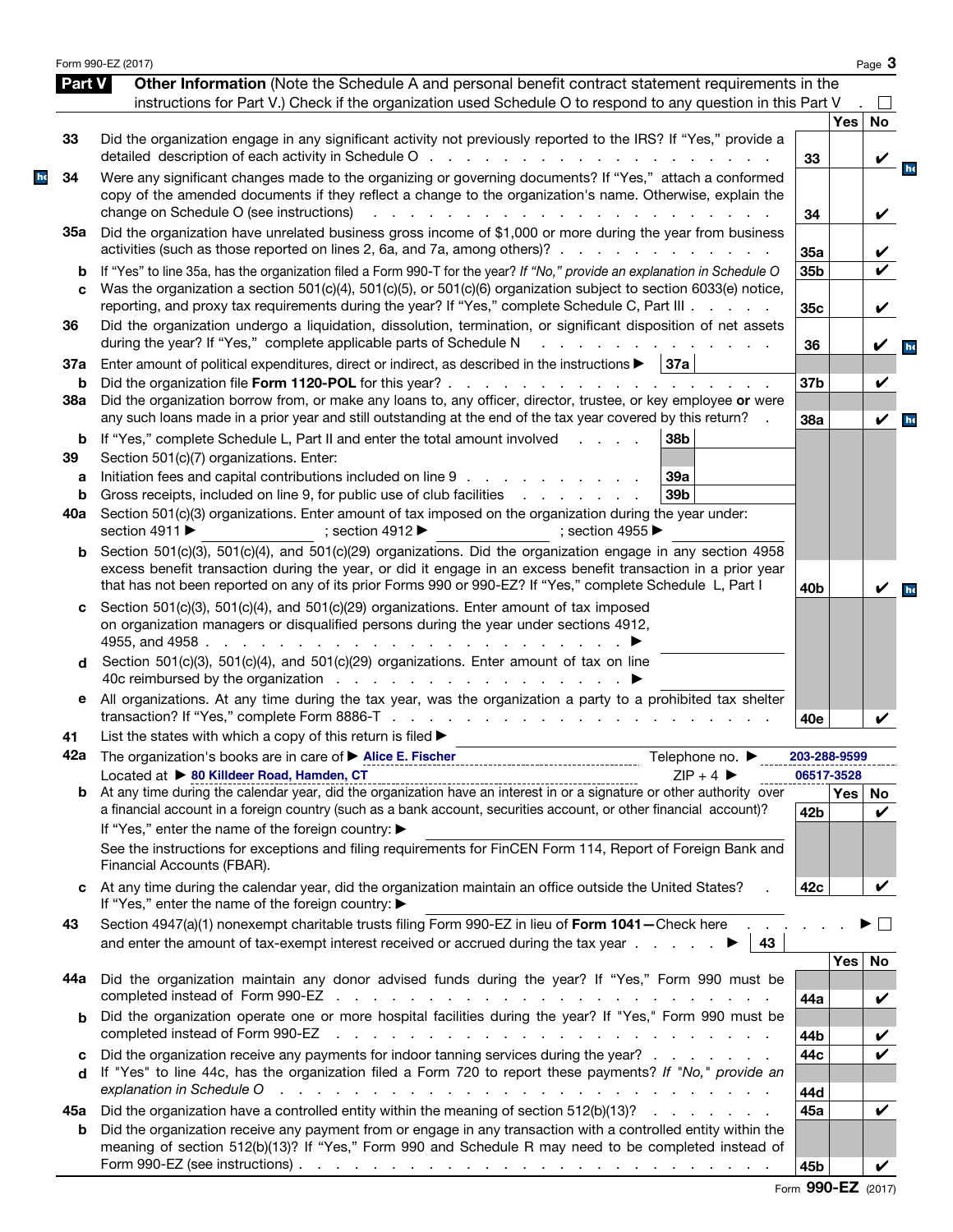| Form 990-EZ (2017)                                                             |                                                                                                                                                                                                                                                                                                                                   |                                                                                |                                                                                 |                                                                                                  |                                  |                                               |            |     |
|--------------------------------------------------------------------------------|-----------------------------------------------------------------------------------------------------------------------------------------------------------------------------------------------------------------------------------------------------------------------------------------------------------------------------------|--------------------------------------------------------------------------------|---------------------------------------------------------------------------------|--------------------------------------------------------------------------------------------------|----------------------------------|-----------------------------------------------|------------|-----|
|                                                                                |                                                                                                                                                                                                                                                                                                                                   |                                                                                |                                                                                 |                                                                                                  |                                  |                                               | <b>Yes</b> | No  |
| 46                                                                             | Did the organization engage, directly or indirectly, in political campaign activities on behalf of or in opposition<br>to candidates for public office? If "Yes," complete Schedule C, Part I                                                                                                                                     |                                                                                |                                                                                 |                                                                                                  |                                  | 46                                            |            | the |
| Part VI                                                                        | Section 501(c)(3) organizations only<br>All section 501(c)(3) organizations must answer questions 47-49b and 52, and complete the tables for lines                                                                                                                                                                                |                                                                                |                                                                                 |                                                                                                  |                                  |                                               |            |     |
|                                                                                | 50 and 51.                                                                                                                                                                                                                                                                                                                        |                                                                                |                                                                                 |                                                                                                  |                                  |                                               |            |     |
|                                                                                | Check if the organization used Schedule O to respond to any question in this Part VI                                                                                                                                                                                                                                              |                                                                                |                                                                                 |                                                                                                  |                                  |                                               | Yes        | No  |
| 47                                                                             | Did the organization engage in lobbying activities or have a section 501(h) election in effect during the tax<br>year? If "Yes," complete Schedule C, Part II                                                                                                                                                                     |                                                                                | the contract of the contract of the contract of the contract of the contract of |                                                                                                  |                                  | 47                                            |            |     |
| 48                                                                             | Is the organization a school as described in section 170(b)(1)(A)(ii)? If "Yes," complete Schedule E                                                                                                                                                                                                                              |                                                                                |                                                                                 |                                                                                                  |                                  | 48                                            |            |     |
| 49а                                                                            | Did the organization make any transfers to an exempt non-charitable related organization?                                                                                                                                                                                                                                         |                                                                                |                                                                                 |                                                                                                  |                                  | 49a<br>49b                                    |            |     |
| b<br>50                                                                        | If "Yes," was the related organization a section 527 organization?<br>Complete this table for the organization's five highest compensated employees (other than officers, directors, trustees, and key<br>employees) who each received more than \$100,000 of compensation from the organization. If there is none, enter "None." |                                                                                |                                                                                 |                                                                                                  |                                  |                                               |            |     |
|                                                                                | (a) Name and title of each employee                                                                                                                                                                                                                                                                                               | (b) Average<br>hours per week<br>devoted to position                           | (c) Reportable<br>compensation<br>(Forms W-2/1099-MISC)                         | (d) Health benefits,<br>contributions to employee<br>benefit plans, and deferred<br>compensation |                                  | (e) Estimated amount of<br>other compensation |            |     |
|                                                                                |                                                                                                                                                                                                                                                                                                                                   |                                                                                |                                                                                 |                                                                                                  |                                  |                                               |            |     |
|                                                                                |                                                                                                                                                                                                                                                                                                                                   |                                                                                |                                                                                 |                                                                                                  |                                  |                                               |            |     |
|                                                                                |                                                                                                                                                                                                                                                                                                                                   |                                                                                |                                                                                 |                                                                                                  |                                  |                                               |            |     |
|                                                                                |                                                                                                                                                                                                                                                                                                                                   |                                                                                |                                                                                 |                                                                                                  |                                  |                                               |            |     |
|                                                                                |                                                                                                                                                                                                                                                                                                                                   |                                                                                |                                                                                 |                                                                                                  |                                  |                                               |            |     |
|                                                                                |                                                                                                                                                                                                                                                                                                                                   |                                                                                |                                                                                 |                                                                                                  |                                  |                                               |            |     |
|                                                                                |                                                                                                                                                                                                                                                                                                                                   |                                                                                |                                                                                 |                                                                                                  |                                  |                                               |            |     |
|                                                                                | f Total number of other employees paid over \$100,000 ▶<br>Complete this table for the organization's five highest compensated independent contractors who each received more than<br>\$100,000 of compensation from the organization. If there is none, enter "None."                                                            |                                                                                | none                                                                            |                                                                                                  |                                  |                                               |            |     |
|                                                                                | (a) Name and business address of each independent contractor                                                                                                                                                                                                                                                                      |                                                                                | (b) Type of service                                                             |                                                                                                  |                                  | (c) Compensation                              |            |     |
|                                                                                |                                                                                                                                                                                                                                                                                                                                   |                                                                                |                                                                                 |                                                                                                  |                                  |                                               |            |     |
|                                                                                |                                                                                                                                                                                                                                                                                                                                   |                                                                                |                                                                                 |                                                                                                  |                                  |                                               |            |     |
|                                                                                |                                                                                                                                                                                                                                                                                                                                   |                                                                                |                                                                                 |                                                                                                  |                                  |                                               |            |     |
|                                                                                |                                                                                                                                                                                                                                                                                                                                   |                                                                                |                                                                                 |                                                                                                  |                                  |                                               |            |     |
|                                                                                |                                                                                                                                                                                                                                                                                                                                   |                                                                                |                                                                                 |                                                                                                  |                                  |                                               |            |     |
|                                                                                |                                                                                                                                                                                                                                                                                                                                   |                                                                                |                                                                                 |                                                                                                  |                                  |                                               |            |     |
|                                                                                |                                                                                                                                                                                                                                                                                                                                   |                                                                                |                                                                                 |                                                                                                  |                                  |                                               |            |     |
|                                                                                |                                                                                                                                                                                                                                                                                                                                   |                                                                                |                                                                                 |                                                                                                  |                                  |                                               |            |     |
|                                                                                | d Total number of other independent contractors each receiving over \$100,000<br>Did the organization complete Schedule A? Note: All section 501(c)(3) organizations must attach a                                                                                                                                                |                                                                                |                                                                                 |                                                                                                  |                                  | none<br>.▶☑ Yes                               | No         |     |
|                                                                                | completed Schedule A<br>Under penalties of perjury, I declare that I have examined this return, including accompanying schedules and statements, and to the best of my knowledge and belief, it is                                                                                                                                | and the company of the company of the company of the company of the company of | the company of the company of the company                                       |                                                                                                  |                                  |                                               |            |     |
|                                                                                | true, correct, and complete. Declaration of preparer (other than officer) is based on all information of which preparer has any knowledge.                                                                                                                                                                                        |                                                                                |                                                                                 |                                                                                                  |                                  |                                               |            |     |
|                                                                                | 14C<br>Signature of officer                                                                                                                                                                                                                                                                                                       |                                                                                |                                                                                 |                                                                                                  | <u>March 25, 20</u>              |                                               |            |     |
| Ex.                                                                            | Alice E. Fischer, Treasurer<br>Type or print name and title                                                                                                                                                                                                                                                                       |                                                                                |                                                                                 |                                                                                                  |                                  |                                               |            |     |
|                                                                                | Print/Type preparer's name                                                                                                                                                                                                                                                                                                        | Preparer's signature                                                           |                                                                                 | Date                                                                                             | Check $\Box$ if<br>self-employed | <b>PTIN</b>                                   |            |     |
|                                                                                | Firm's name                                                                                                                                                                                                                                                                                                                       |                                                                                |                                                                                 |                                                                                                  | Firm's EIN ▶                     |                                               |            |     |
| 51<br>none<br>52<br>Sign<br>Here<br>Paid<br><b>Preparer</b><br><b>Use Only</b> | Firm's address $\blacktriangleright$<br>May the IRS discuss this return with the preparer shown above? See instructions                                                                                                                                                                                                           |                                                                                |                                                                                 |                                                                                                  | Phone no.                        | Yes<br>▸                                      | No         |     |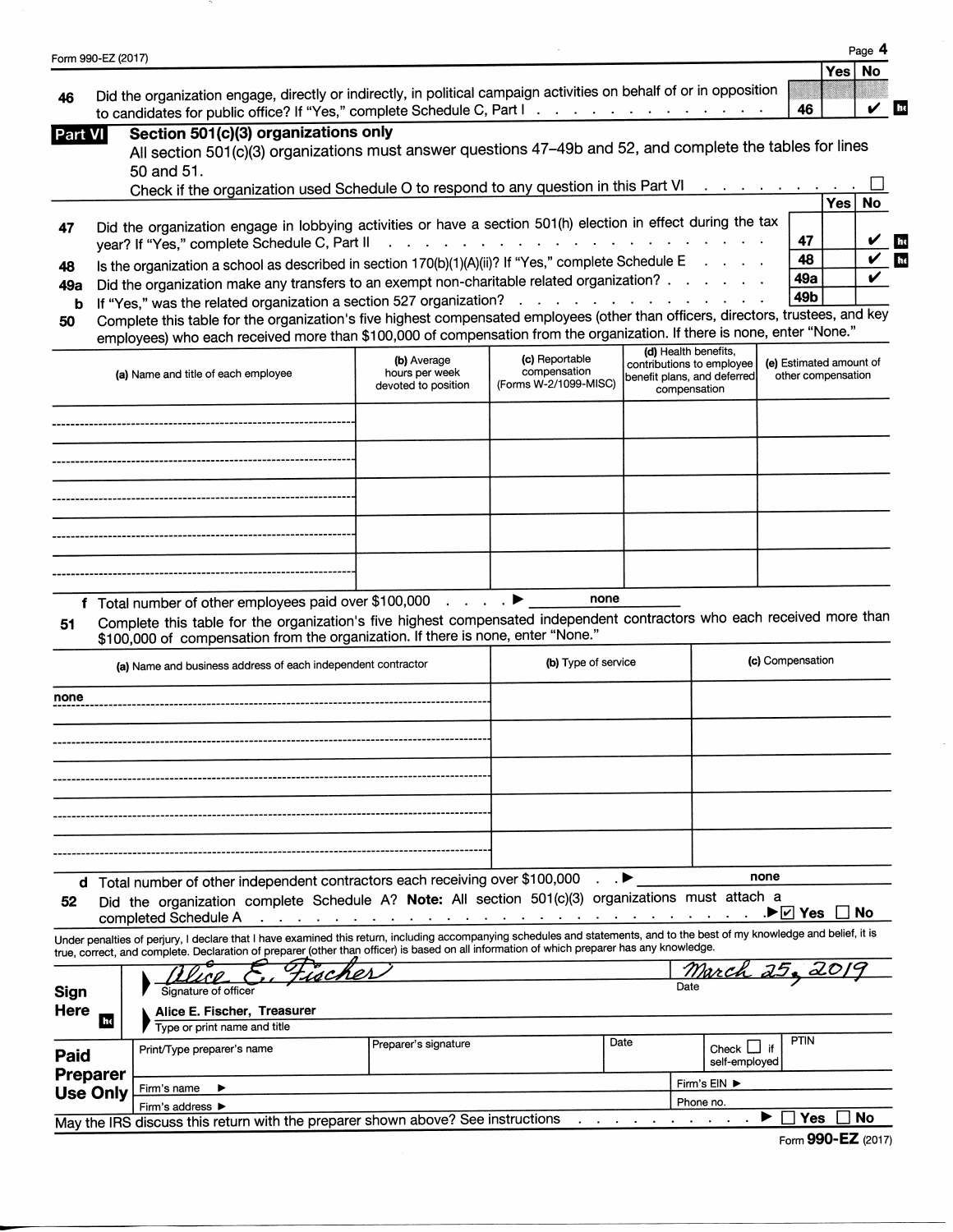**SCHEDULE A (Form 990 or 990-EZ)**

## **Public Charity Status and Public Support**

**Complete if the organization is a section 501(c)(3) organization or a section 4947(a)(1) nonexempt charitable trust.** ▶ Attach to Form 990 or Form 990-EZ.

▶ Go to *www.irs.gov/Form990* for instructions and the latest information.

OMB No. 1545-0047

| Department of the Treasury |
|----------------------------|
| Internal Revenue Service   |

**(C)**

**(D)**

**(E) Total**

20**17 Open to Public Inspection**

|  | ranne or ane organization.     |  |
|--|--------------------------------|--|
|  | Vale Figure Skating Club, Inc. |  |

**Name of the organization** 

|              | Yale Figure Skating Club, Inc.                                                                                                                                                                                                                                                                                                                                                                                                                                                   |          |                                                                                     |     |                                                                   |                                                         | 74-3153418                                            |
|--------------|----------------------------------------------------------------------------------------------------------------------------------------------------------------------------------------------------------------------------------------------------------------------------------------------------------------------------------------------------------------------------------------------------------------------------------------------------------------------------------|----------|-------------------------------------------------------------------------------------|-----|-------------------------------------------------------------------|---------------------------------------------------------|-------------------------------------------------------|
| Part I       | Reason for Public Charity Status (All organizations must complete this part.) See instructions.                                                                                                                                                                                                                                                                                                                                                                                  |          |                                                                                     |     |                                                                   |                                                         |                                                       |
|              | The organization is not a private foundation because it is: (For lines 1 through 12, check only one box.)                                                                                                                                                                                                                                                                                                                                                                        |          |                                                                                     |     |                                                                   |                                                         |                                                       |
| 1            | $\Box$ A church, convention of churches, or association of churches described in section 170(b)(1)(A)(i).                                                                                                                                                                                                                                                                                                                                                                        |          |                                                                                     |     |                                                                   |                                                         |                                                       |
| $\mathbf{2}$ | $\Box$ A school described in <b>section 170(b)(1)(A)(ii).</b> (Attach Schedule E (Form 990 or 990-EZ).)                                                                                                                                                                                                                                                                                                                                                                          |          |                                                                                     |     |                                                                   |                                                         |                                                       |
| 3            | $\Box$ A hospital or a cooperative hospital service organization described in <b>section 170(b)(1)(A)(iii).</b>                                                                                                                                                                                                                                                                                                                                                                  |          |                                                                                     |     |                                                                   |                                                         |                                                       |
| 4            | □ A medical research organization operated in conjunction with a hospital described in section 170(b)(1)(A)(iii). Enter the<br>hospital's name, city, and state:                                                                                                                                                                                                                                                                                                                 |          |                                                                                     |     |                                                                   |                                                         |                                                       |
| 5            | □ An organization operated for the benefit of a college or university owned or operated by a governmental unit described in<br>section 170(b)(1)(A)(iv). (Complete Part II.)                                                                                                                                                                                                                                                                                                     |          |                                                                                     |     |                                                                   |                                                         |                                                       |
| 6<br>7       | $\Box$ A federal, state, or local government or governmental unit described in section 170(b)(1)(A)(v).<br>$\Box$ An organization that normally receives a substantial part of its support from a governmental unit or from the general public<br>described in section 170(b)(1)(A)(vi). (Complete Part II.)                                                                                                                                                                     |          |                                                                                     |     |                                                                   |                                                         |                                                       |
| 8            | A community trust described in section 170(b)(1)(A)(vi). (Complete Part II.)                                                                                                                                                                                                                                                                                                                                                                                                     |          |                                                                                     |     |                                                                   |                                                         |                                                       |
| 9            | An agricultural research organization described in section 170(b)(1)(A)(ix) operated in conjunction with a land-grant college<br>or university or a non-land-grant college of agriculture (see instructions). Enter the name, city, and state of the college or<br>university:                                                                                                                                                                                                   |          |                                                                                     |     |                                                                   |                                                         |                                                       |
| 10           | ☑ An organization that normally receives: (1) more than 331/3% of its support from contributions, membership fees, and gross<br>receipts from activities related to its exempt functions-subject to certain exceptions, and (2) no more than 331/3% of its<br>support from gross investment income and unrelated business taxable income (less section 511 tax) from businesses<br>acquired by the organization after June 30, 1975. See section 509(a)(2). (Complete Part III.) |          |                                                                                     |     |                                                                   |                                                         |                                                       |
| 11           | $\Box$ An organization organized and operated exclusively to test for public safety. See section 509(a)(4).                                                                                                                                                                                                                                                                                                                                                                      |          |                                                                                     |     |                                                                   |                                                         |                                                       |
| 12           | $\Box$ An organization organized and operated exclusively for the benefit of, to perform the functions of, or to carry out the purposes<br>of one or more publicly supported organizations described in section 509(a)(1) or section 509(a)(2). See section 509(a)(3).<br>Check the box in lines 12a through 12d that describes the type of supporting organization and complete lines 12e, 12f, and 12g.                                                                        |          |                                                                                     |     |                                                                   |                                                         |                                                       |
| а            | Type I. A supporting organization operated, supervised, or controlled by its supported organization(s), typically by giving<br>the supported organization(s) the power to regularly appoint or elect a majority of the directors or trustees of the<br>supporting organization. You must complete Part IV, Sections A and B.                                                                                                                                                     |          |                                                                                     |     |                                                                   |                                                         |                                                       |
| b            | Type II. A supporting organization supervised or controlled in connection with its supported organization(s), by having<br>control or management of the supporting organization vested in the same persons that control or manage the supported<br>organization(s). You must complete Part IV, Sections A and C.                                                                                                                                                                 |          |                                                                                     |     |                                                                   |                                                         |                                                       |
| c            | Type III functionally integrated. A supporting organization operated in connection with, and functionally integrated with,<br>its supported organization(s) (see instructions). You must complete Part IV, Sections A, D, and E.                                                                                                                                                                                                                                                 |          |                                                                                     |     |                                                                   |                                                         |                                                       |
| d            | Type III non-functionally integrated. A supporting organization operated in connection with its supported organization(s)<br>that is not functionally integrated. The organization generally must satisfy a distribution requirement and an attentiveness<br>requirement (see instructions). You must complete Part IV, Sections A and D, and Part V.                                                                                                                            |          |                                                                                     |     |                                                                   |                                                         |                                                       |
| е            | Check this box if the organization received a written determination from the IRS that it is a Type I, Type II, Type III<br>functionally integrated, or Type III non-functionally integrated supporting organization.                                                                                                                                                                                                                                                             |          |                                                                                     |     |                                                                   |                                                         |                                                       |
| f            | Enter the number of supported organizations                                                                                                                                                                                                                                                                                                                                                                                                                                      |          |                                                                                     |     |                                                                   |                                                         |                                                       |
| g            | Provide the following information about the supported organization(s).                                                                                                                                                                                                                                                                                                                                                                                                           |          |                                                                                     |     |                                                                   |                                                         |                                                       |
|              | (i) Name of supported organization                                                                                                                                                                                                                                                                                                                                                                                                                                               | (ii) EIN | (iii) Type of organization<br>(described on lines 1-10<br>above (see instructions)) |     | (iv) Is the organization<br>listed in your governing<br>document? | (v) Amount of monetary<br>support (see<br>instructions) | (vi) Amount of<br>other support (see<br>instructions) |
|              |                                                                                                                                                                                                                                                                                                                                                                                                                                                                                  |          |                                                                                     | Yes | No                                                                |                                                         |                                                       |
| (A)          |                                                                                                                                                                                                                                                                                                                                                                                                                                                                                  |          |                                                                                     |     |                                                                   |                                                         |                                                       |
| (B)          |                                                                                                                                                                                                                                                                                                                                                                                                                                                                                  |          |                                                                                     |     |                                                                   |                                                         |                                                       |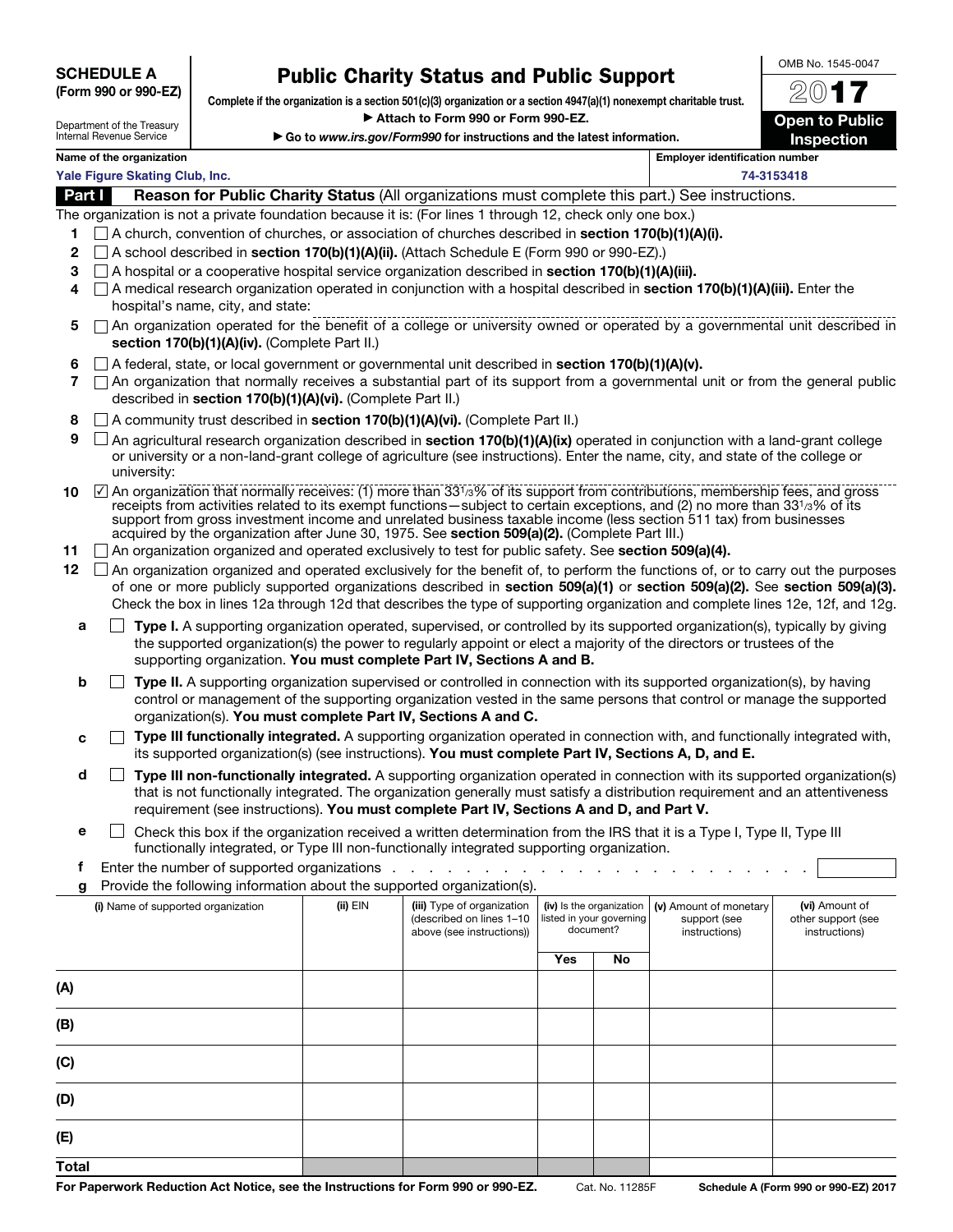## **Part III** Support Schedule for Organizations Described in Section 509(a)(2)

(Complete only if you checked the box on line 10 of Part I or if the organization failed to qualify under Part II. If the organization fails to qualify under the tests listed below, please complete Part II.)

|              | <b>Section A. Public Support</b>                                                                                                                            |              |              |                                                                   |            |              |                   |
|--------------|-------------------------------------------------------------------------------------------------------------------------------------------------------------|--------------|--------------|-------------------------------------------------------------------|------------|--------------|-------------------|
|              | Calendar year (or fiscal year beginning in) ▶                                                                                                               | (a) 2013     | (b) 2014     | (c) 2015                                                          | $(d)$ 2016 | (e) 2017     | (f) Total         |
| 1.           | Gifts, grants, contributions, and membership fees                                                                                                           |              |              |                                                                   |            |              |                   |
|              | received. (Do not include any "unusual grants.")                                                                                                            | 7,421        | 7,588        | 10,043                                                            | 9,888      | 11,160       | \$46,100          |
| $\mathbf{2}$ | Gross receipts from admissions, merchandise                                                                                                                 |              |              |                                                                   |            |              |                   |
|              | sold or services performed, or facilities<br>furnished in any activity that is related to the                                                               |              |              |                                                                   |            |              |                   |
|              | organization's tax-exempt purpose                                                                                                                           | 60,916       | 61,136       | \$59,531                                                          | 72,622     | 70,894       | \$325,099         |
| 3            | Gross receipts from activities that are not an                                                                                                              |              |              |                                                                   |            |              |                   |
|              | unrelated trade or business under section 513                                                                                                               | $\mathbf 0$  | 0            | 0                                                                 | 0          | 0            | 0                 |
| 4            | levied<br>Tax<br>for<br>the<br>revenues                                                                                                                     |              |              |                                                                   |            |              |                   |
|              | organization's benefit and either paid to                                                                                                                   |              |              |                                                                   |            |              |                   |
|              | or expended on its behalf<br><b>Service State</b>                                                                                                           | $\bf{0}$     | $\bf{0}$     | 0                                                                 | 0          | 0            | 0                 |
| 5            | The value of services or facilities                                                                                                                         |              |              |                                                                   |            |              |                   |
|              | furnished by a governmental unit to the                                                                                                                     |              |              |                                                                   |            |              |                   |
|              | organization without charge                                                                                                                                 | $\mathbf 0$  | 0            | 0                                                                 | 0          | 0            |                   |
| 6            | Total. Add lines 1 through 5.                                                                                                                               | 68,337       | 68,724       | \$69,574                                                          | 82,510     | \$82,054     | \$371,199         |
| 7a           | Amounts included on lines 1, 2, and 3                                                                                                                       |              |              |                                                                   |            |              |                   |
|              | received from disqualified persons                                                                                                                          | $\mathbf 0$  | 0            | 0                                                                 | 0          | 0            | 0                 |
| b            | Amounts included on lines 2 and 3                                                                                                                           |              |              |                                                                   |            |              |                   |
|              | received from other than disqualified                                                                                                                       |              |              |                                                                   |            |              |                   |
|              | persons that exceed the greater of \$5,000                                                                                                                  |              |              |                                                                   |            |              |                   |
|              | or 1% of the amount on line 13 for the year                                                                                                                 | 0            | 0            | 0                                                                 | 0          | 0            | 0                 |
| C            | Add lines 7a and 7b<br>and the company of the company                                                                                                       | $\mathbf{0}$ | $\mathbf{0}$ | $\mathbf{0}$                                                      | $\bf{0}$   | $\mathbf{0}$ | 0                 |
| 8            | Public support. (Subtract line 7c from                                                                                                                      |              |              |                                                                   |            |              |                   |
|              | $line 6$ . $\therefore$ $\therefore$ $\therefore$ $\therefore$ $\therefore$ $\therefore$ $\therefore$                                                       |              |              |                                                                   |            |              | \$371,199         |
|              | <b>Section B. Total Support</b>                                                                                                                             |              |              |                                                                   |            |              |                   |
|              | Calendar year (or fiscal year beginning in) ▶                                                                                                               | (a) 2013     | (b) 2014     | (c) 2015                                                          | $(d)$ 2016 | (e) 2017     | (f) Total         |
| 9            | Amounts from line 6<br>and the second control of the second                                                                                                 | \$68,337     | \$68,724     | \$69,574                                                          | \$82,510   | \$82,054     | \$371,199         |
| 10a          | Gross income from interest, dividends,                                                                                                                      |              |              |                                                                   |            |              |                   |
|              | payments received on securities loans, rents,                                                                                                               |              |              |                                                                   |            |              |                   |
|              | royalties, and income from similar sources.                                                                                                                 | \$26         | \$29         | \$26                                                              | \$29       | \$29         | \$139             |
| b            | Unrelated business taxable income (less                                                                                                                     |              |              |                                                                   |            |              |                   |
|              | section 511 taxes) from businesses                                                                                                                          |              |              |                                                                   |            |              |                   |
|              | acquired after June 30, 1975                                                                                                                                | $\mathbf 0$  | 0            | $\bf{0}$                                                          | 0          | 0            | 0                 |
| C            | Add lines 10a and 10b<br>and a state of                                                                                                                     | \$26         | \$29         | \$26                                                              | \$29       | \$29         | \$139             |
| 11           | Net income from unrelated business                                                                                                                          |              |              |                                                                   |            |              |                   |
|              | activities not included in line 10b, whether                                                                                                                |              |              |                                                                   |            |              |                   |
|              | or not the business is regularly carried on                                                                                                                 |              |              |                                                                   |            |              |                   |
| 12           | Other income. Do not include gain or                                                                                                                        |              |              |                                                                   |            |              |                   |
|              | loss from the sale of capital assets                                                                                                                        |              |              |                                                                   |            |              |                   |
|              | (Explain in Part VI.)                                                                                                                                       | 165          |              |                                                                   |            |              | 165               |
| 13           | Total support. (Add lines 9, 10c, 11,                                                                                                                       |              |              |                                                                   |            |              |                   |
|              | and 12.) $\cdots$ $\cdots$                                                                                                                                  | \$68,528     | \$68,753     | \$69,600                                                          | \$82,539   | \$82,083     | \$371,503         |
| 14           | First five years. If the Form 990 is for the organization's first, second, third, fourth, or fifth tax year as a section 501(c)(3)                          |              |              |                                                                   |            |              |                   |
|              | organization, check this box and stop here                                                                                                                  |              |              | والمتحاوية والمتحاولة والمتحاولة والمتحاولة والمتحاولة والمتحاولة |            |              |                   |
|              | <b>Section C. Computation of Public Support Percentage</b>                                                                                                  |              |              |                                                                   |            |              |                   |
| 15           | Public support percentage for 2017 (line 8, column (f) divided by line 13, column (f)                                                                       |              |              |                                                                   |            | 15           | 99.92% %          |
| 16           | Public support percentage from 2016 Schedule A, Part III, line 15                                                                                           |              |              | and a series of the company of the                                |            | 16           | 99.92% %          |
|              | Section D. Computation of Investment Income Percentage                                                                                                      |              |              |                                                                   |            |              |                   |
| 17           | Investment income percentage for 2017 (line 10c, column (f) divided by line 13, column (f)                                                                  |              |              |                                                                   |            | 17           | $0.04\%$ %        |
| 18           | Investment income percentage from 2016 Schedule A, Part III, line 17                                                                                        |              |              |                                                                   |            | 18           | 0.04% %           |
| 19a          | 33 <sup>1</sup> /3% support tests - 2017. If the organization did not check the box on line 14, and line 15 is more than 33 <sup>1</sup> /3%, and line      |              |              |                                                                   |            |              |                   |
|              | 17 is not more than 33 <sup>1</sup> /3%, check this box and stop here. The organization qualifies as a publicly supported organization                      |              |              |                                                                   |            |              | $\checkmark$<br>▸ |
| b            | 33 <sup>1</sup> /3% support tests - 2016. If the organization did not check a box on line 14 or line 19a, and line 16 is more than 33 <sup>1</sup> /3%, and |              |              |                                                                   |            |              |                   |
|              | line 18 is not more than $3313%$ , check this box and stop here. The organization qualifies as a publicly supported organization                            |              |              |                                                                   |            |              | $\mathbb{R}^n$    |
| 20           | Private foundation. If the organization did not check a box on line 14, 19a, or 19b, check this box and see instructions                                    |              |              |                                                                   |            |              | $\mathbf{I}$      |
|              |                                                                                                                                                             |              |              |                                                                   |            |              |                   |

**Schedule A (Form 990 or 990-EZ) 2017**